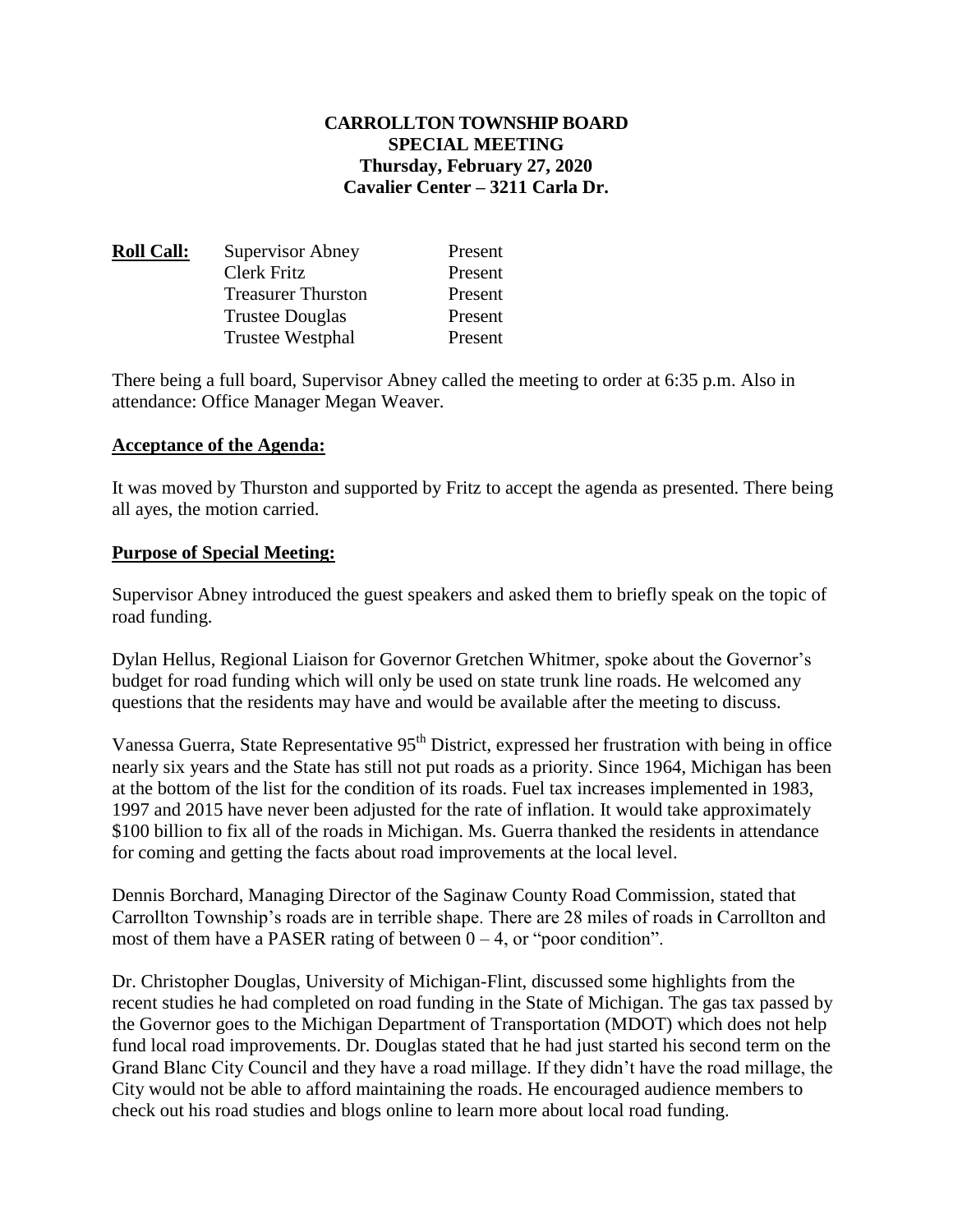Supervisor Abney passed out cards for members of the audience to write down their questions.

Q: I own six vacant parcels that do not have road access. Do I have to pay the road millage on those parcels if it passes?

A: Yes, the millage (if passed) will be assessed to all parcels in the Township.

Q: Does the County Road Commission have to approve all road projects and which roads will be fixed first?

A: Yes, the County must approve all future road projects if the millage is passed. The Township Board will work with Spicer Group (Township's engineer), the Road Commission and contractors to come up with a project timeline that is most cost-effective for the Township. The Township would also like to form a citizen committee so that the residents are directly involved in the process.

Q: If the road millage doesn't pass, is there a backup plan?

A: No. The Township's General Fund is unable to afford doing anything more than a small amount of maintenance each fiscal year.

Q: If passed, will the road millage monies only be used for road reconstruction? What about storm sewers?

A: Rain water drainage is very important when you're trying to keep roads in good condition. The road millage ballot language states "funding can be used for curbs, gutters, sidewalks and other related appurtenances" which would include storm water drainage.

#### **Public Comments:**

Bill Feriend, 1075 Schust, introduced himself as the Co-Chairperson of the Carrollton Area Vehicular Surfaces (C.A.V.S.) Improvement Committee. He welcomed any questions and thanked the board members and guest speakers for their input. The next C.A.V.S. Improvement Committee meeting is Thursday, March 5 in the Carrollton Middle School Library and everyone is welcome.

#### **Director Comments/Updates:**

Office Manager Weaver thanked everyone for attending and informed them of the upcoming Township budget workshop meetings on March 2 and 12 at the Township Hall.

#### **Board Comments:**

Westphal thanked everyone in attendance and encouraged residents to attend the Township's regularly scheduled board meetings.

Fritz stated that the Presidential Primary Election is Tuesday, March 10 and encouraged everyone to get out and vote.

Thurston thanked everyone for coming out. She stated that road work will only get more expensive and the time to do something is now.